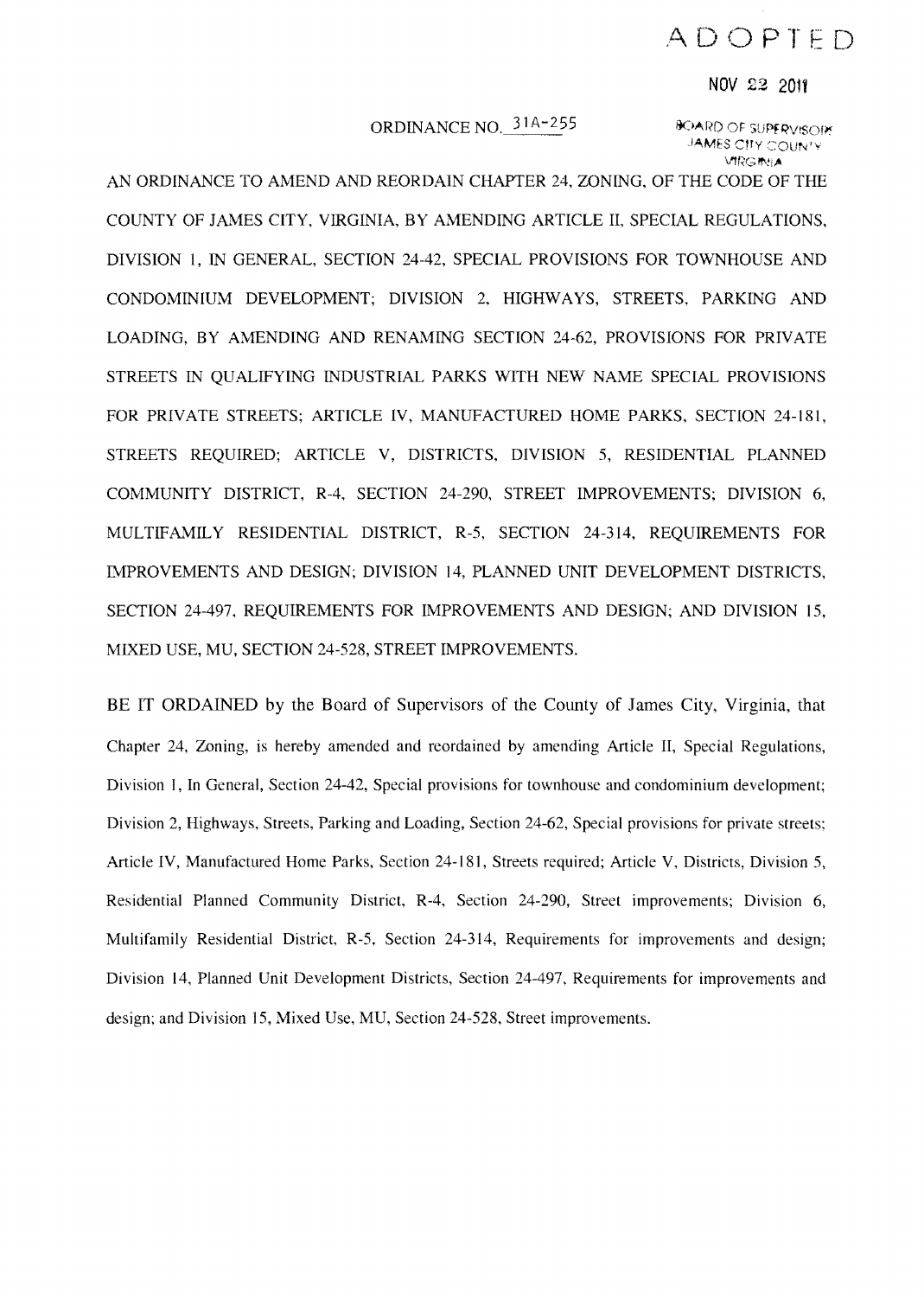# Chapter 24. Zoning ARTICLE II. SPECIAL REGULATIONS DIVISION 1. IN GENERAL

#### Section 24-42. Special provisions for townhouse and condominium development.

Pavement for roadways *shall meet the design and construction requirements of the Virginia Department of Transportation's standards or section* 24-62 if *streets are to be private.* ~Parking areas to serve townhouse and condominium development shall be constructed and certified in accordance with *the Administrative Guidelines for Certification of Private Street Construction-prepared by the county* engineer. Criteria to be considered under this requirement shall be strength of foundation soils and type and depth of pavement components. Until such time as the e<del>qually engineer *development manager*</del> or his designee has accepted and approved such certification, surety required to assure proper pavement construction shall not be released. Production and installation of base aggregate and wearing surface, or equivalent pavement design approved by the county engineer *development manager or his designee,* shall be certified as complying with ordinance requirements and approved plans.

### Division 2. Highways, Streets, Parking and Loading

# Section 24-62. Provisions for private streets in qualifying industrial parks. *Special provisions for private streets.*

(a) *Approval process.* Private streets may be permitted within qualifying industrial parks upon approval of the board of supervisors. Such approval shall be requested in writing through the planning division. The request shall include a traffic impact study and square footage estimates for the proposed industrial park. The traffic impact study shall be prepared by an individual or firm qualified to conduct traffic engineering studies in a manner and form acceptable to the planning director. The traffic impact study shall address projected traffic generation; internal road needs including, but not limited to, circulation and capacity; external traffic; turning movements and distribution at each access point; traffic distribution; capacity of surrounding roads; and road and access improvements. Private streets shall be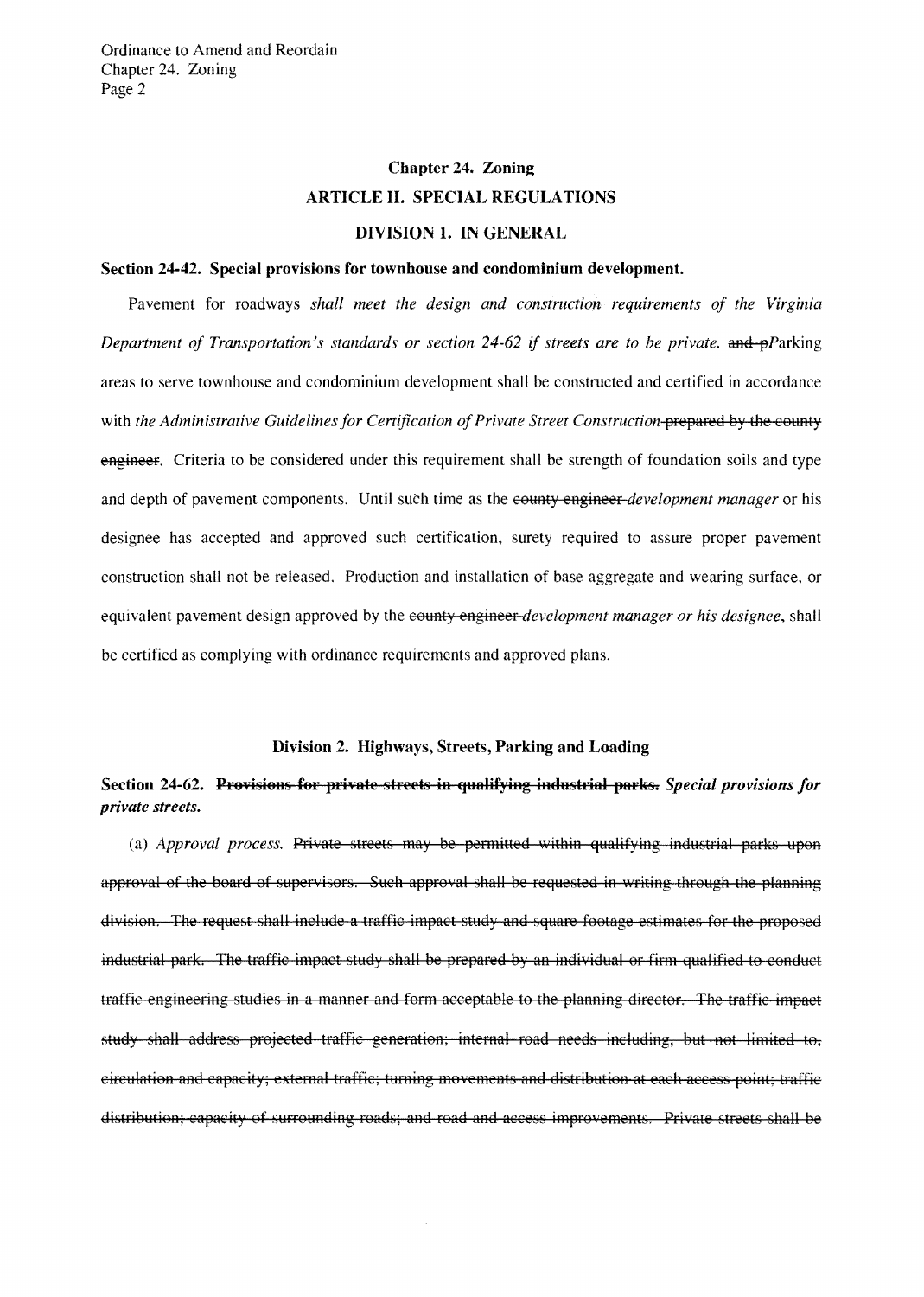coordinated with existing or planned streets on the approved master plan of development and the county comprehensive plan. Private streets shown on the final plan shall meet the requirements of the Virginia Department of Transportation, except as specified in paragraph (d) below.

The construction of streets, whether public or private, shall be guaranteed prior to construction by appropriate surety, letter of credit, cash escrow, or other form of guarantee approved by the county attorney.

*(1) Generally. Private streets may be permitted for the uses listed in Table* 1 *below upon approval of the board of supervisors unless otherwise specified and shall be coordinated with existing or planned streets of approved master plans and the Comprehensive Plan. Such approval shall be requested in writing.* 

|                 |                                    | Qualified               |                         |                         |                  |                  |
|-----------------|------------------------------------|-------------------------|-------------------------|-------------------------|------------------|------------------|
|                 |                                    | <b>Industrial</b>       | Manufactured            |                         |                  | All uses         |
|                 |                                    | Park per                | Home Park               | Single-                 | Multi-           | permitted        |
|                 |                                    | Sec. 24-                | per Sec. 24-            | Family                  | Family           | in zoning        |
| Use             |                                    | 62(a)(2)                | 181                     | Residential             | Residential      | district         |
|                 | A-1, General Agriculture           | $\boldsymbol{X}$        |                         | X                       | $\boldsymbol{X}$ | $\boldsymbol{X}$ |
|                 | R-1, Limited Residential           | $\boldsymbol{X}$        | $\boldsymbol{X}$        | $\boldsymbol{X}$        | $\boldsymbol{X}$ | $\boldsymbol{X}$ |
| Zoning District | R-1, with cluster overlay          | X                       | X                       | $\boldsymbol{X}$        | $\boldsymbol{X}$ | $\boldsymbol{X}$ |
|                 | R-2, General Residential           | $\boldsymbol{X}$        | $\boldsymbol{X}$        | $\boldsymbol{X}$        | $\boldsymbol{X}$ | $\boldsymbol{X}$ |
|                 | R-2 with cluster overlay           | $\overline{X}$          | $\boldsymbol{X}$        | $\boldsymbol{X}$        | ✓                | $\boldsymbol{X}$ |
|                 | R-4, Residential Planned Community | $\overline{\checkmark}$ | $\overline{\checkmark}$ | $\checkmark$            | $\checkmark$     | ✓                |
|                 | R-5, Multi-Family Residential      | $\boldsymbol{X}$        | $\boldsymbol{X}$        | $\boldsymbol{B}$        | $\boldsymbol{B}$ | $\boldsymbol{B}$ |
|                 | R-5, with cluster overlay          | $\boldsymbol{X}$        | $\boldsymbol{X}$        | $\boldsymbol{B}$        | $\boldsymbol{B}$ | $\boldsymbol{B}$ |
|                 | R-6, Low Density Residential       | $\boldsymbol{X}$        | X                       | $\boldsymbol{X}$        | $\boldsymbol{X}$ | $\boldsymbol{X}$ |
|                 | R-8, Rural Residential             | $\boldsymbol{X}$        | ✓                       | $\boldsymbol{X}$        | X                | $\boldsymbol{X}$ |
|                 | LB, Limited Business               | X                       | $\boldsymbol{X}$        | $\boldsymbol{X}$        | $\boldsymbol{X}$ | $\boldsymbol{X}$ |
|                 | B-1, General Business              | $\boldsymbol{X}$        | $\boldsymbol{X}$        | X                       | $\boldsymbol{X}$ | $\boldsymbol{X}$ |
|                 | M-1, Limited Business/Industrial   | ✓                       | $\boldsymbol{X}$        | $\boldsymbol{X}$        | $\boldsymbol{X}$ | $\boldsymbol{X}$ |
|                 | RT, Research & Technology          | ✓                       | $\boldsymbol{X}$        | $\boldsymbol{X}$        | $\boldsymbol{X}$ | $\boldsymbol{X}$ |
|                 | M-2, General Industrial            | ✓                       | $\boldsymbol{X}$        | $\boldsymbol{X}$        | $\boldsymbol{X}$ | X                |
|                 | PUD, Planned Unit Development      | ✓                       | ✓                       | ✓                       | ✓                | $\checkmark$     |
|                 | MU, Mixed Use                      | ✓                       | ✓                       | $\overline{\checkmark}$ | ✓                | ✓                |
|                 | PL, Public Land                    | X                       | X                       | $\boldsymbol{X}$        | $\boldsymbol{X}$ | $\boldsymbol{X}$ |

Table 1: Zoning districts and uses where private streets may be permitted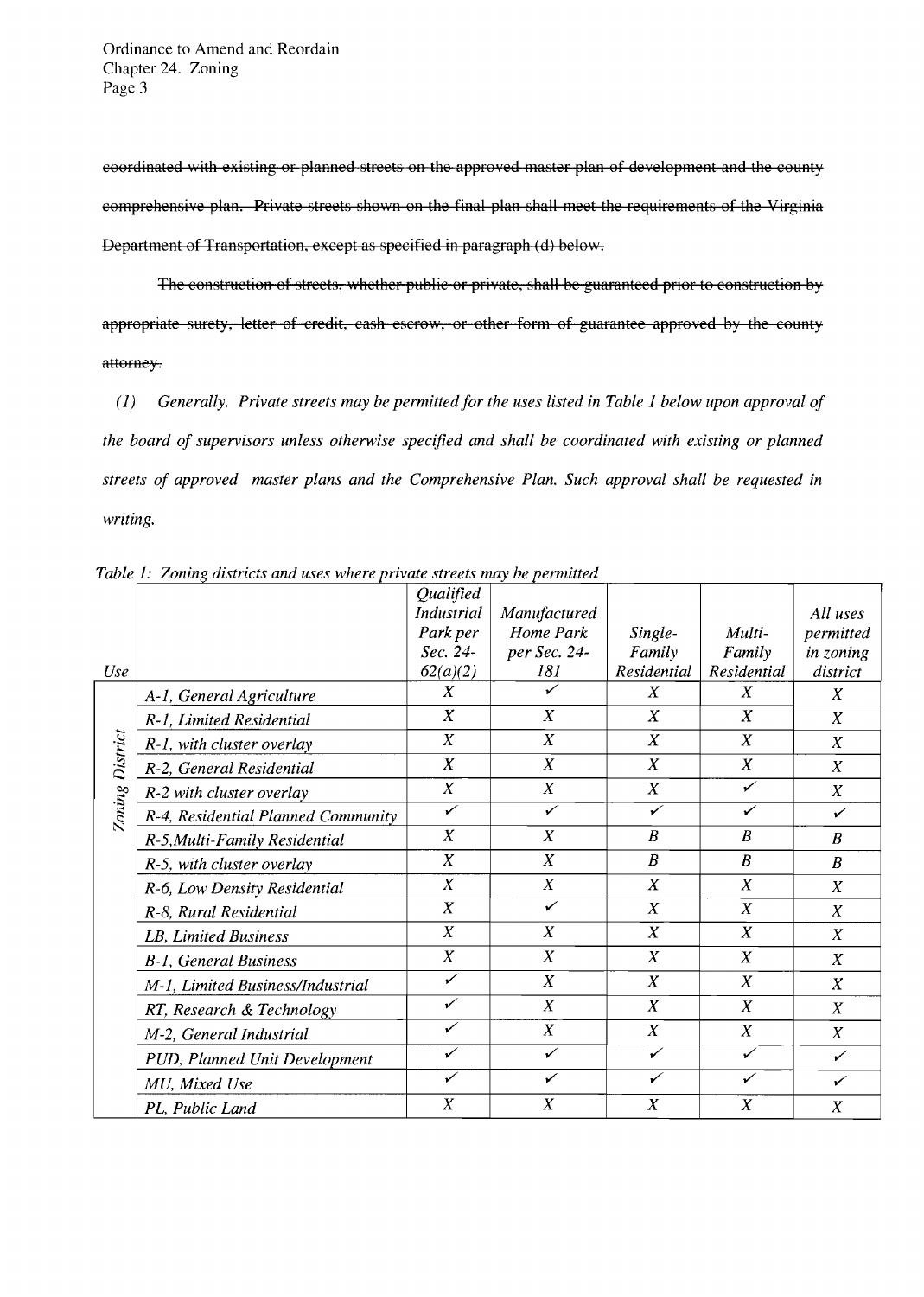| . Economic Opportunity<br>EO.            |                                |  |  |  |
|------------------------------------------|--------------------------------|--|--|--|
| $\prime$ : permitted with board approval | $X: not permitted$ B: By-right |  |  |  |

## *(2) Qualifying Industrial Parks*

 $\theta$ . A "qualifying industrial park" shall be defined as an industrial and/or business park that has an actual or planned size of at least 1,000,000 square feet. The "Qualifying Industrial Park Square Footage Adjustments" shall be applied, to determine the qualifying industrial park square footage in order to determine whether the qualifying threshold can or would be reached. Qualifying square footage is computed by multiplying the existing or planned total square footage by the square footage credit listed in the following chart.

| <b>Qualifying Industrial Park Square Footage Adjustments</b> |                              |  |  |  |  |  |  |
|--------------------------------------------------------------|------------------------------|--|--|--|--|--|--|
| <b>Use</b>                                                   | <b>Square Footage Credit</b> |  |  |  |  |  |  |
| Existing industrial/office/warehouse development             |                              |  |  |  |  |  |  |
| Other Permitted Development                                  | 0.75                         |  |  |  |  |  |  |
| Planned industrial/office/warehouse development              | 0.75                         |  |  |  |  |  |  |
| Other Permitted Development                                  | 0.5                          |  |  |  |  |  |  |

The planned development adjustments listed above shall be applied to undeveloped property zoned Mixed-Use, MU; Limited Business/Industrial District, M-I; General Industrial District, M-2; Research and Technology District, RT; and Planned Unit Development and allows nonindustrial/office and/or nonwarehouse activity to occur based on master plan projections which have been approved by the board of supervisors. For undeveloped property not subject to a binding master plan the square footage shall be determined by multiplying 0.75 by 25 percent of the net-developable area of the project.

If an industrial/office/warehouse development is proffered exclusively, the existing development adjustments listed above may be applied upon examination of the proffers.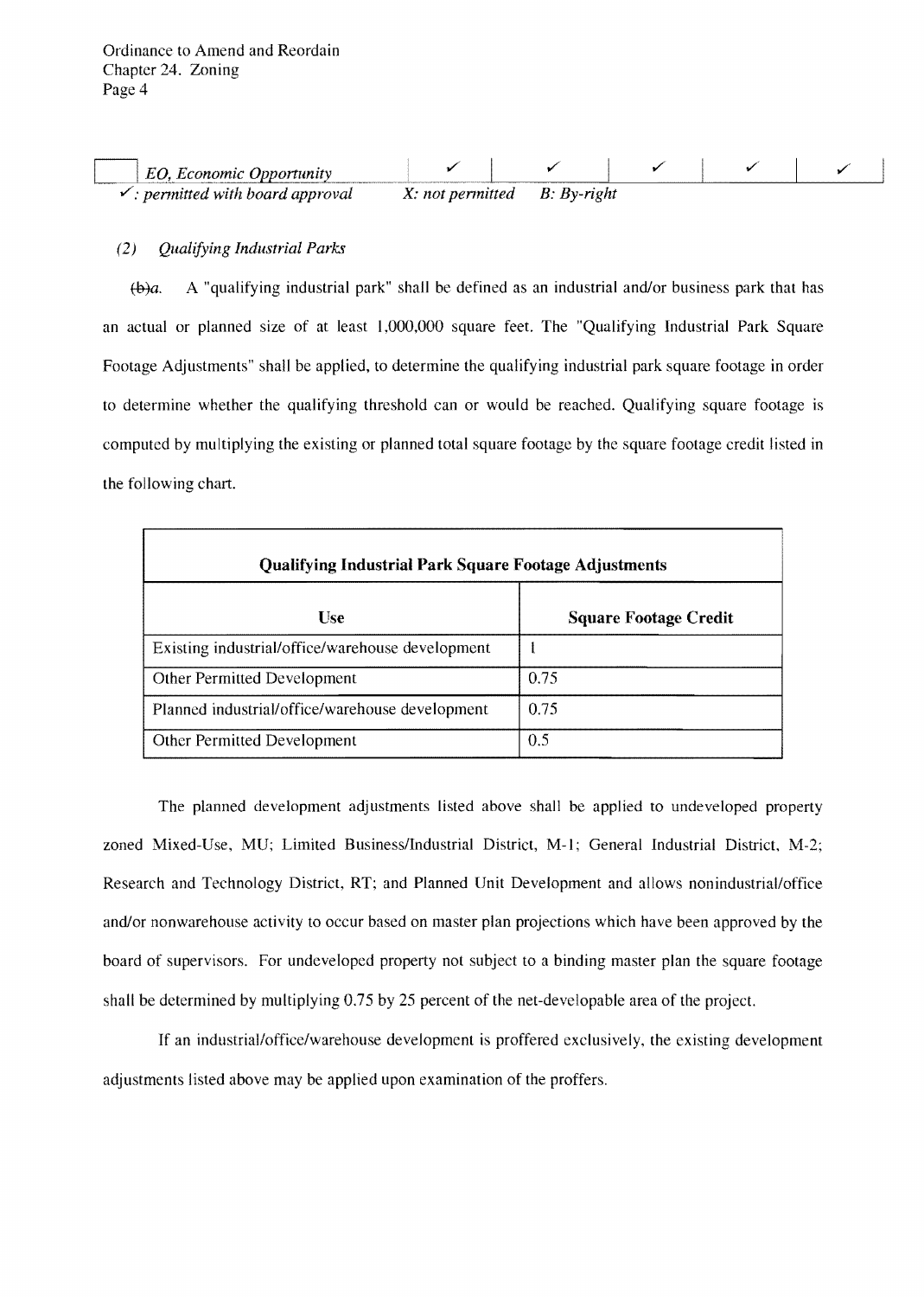*b.* Requests for board approval of private streets in qualifying industrial parks shall include a traffic *impact analysis and square footage estimates for the proposed industrial park.* The *traffic impact analysis shall be in conformance with the submittal requirements of section* 24-23. *Additionally, the traffic impact analysis shall address internal circulation and capacity.* 

(3) Guarantees. The construction of streets whether public or private shall be guaranteed by surety, in *an amount and in a form approved by the county attorney.* 

 $(\epsilon)$ (4) To the extent streets are private rather than public, the applicant shall also submit assurances satisfactory to the county attorney that a property owner's community association or similar organization has been legally established under which the lots within the area of the final *development* plan shall will be assessed *for* the cost of maintaining the-private streets, and that if *such* assessments are not paid, it shall constitute a pro rata lien upon the individual lots shown on the fffial. *development* plan.

(d) The uniqueness of each proposal for a qualifying industrial park requires that the specifications for the width, surfacing, construction and geometric design of streets, alleys, ways for public utilities and the specifications for curbs, entrances, gutters, sidewalks, street lights and stormwater drainage be subject to modification from the specifications established in chapter 19. The planning commission may, therefore, within the limits hereinafter specified, waive or modify the specifications otherwise applicable for a particular facility when the planning commission finds that such specifications are not required in the best interests of the occupants, workers or customers of the businesses located within a qualifying industrial park and that the modifications of such specifications are not inconsistent with the interests of the county.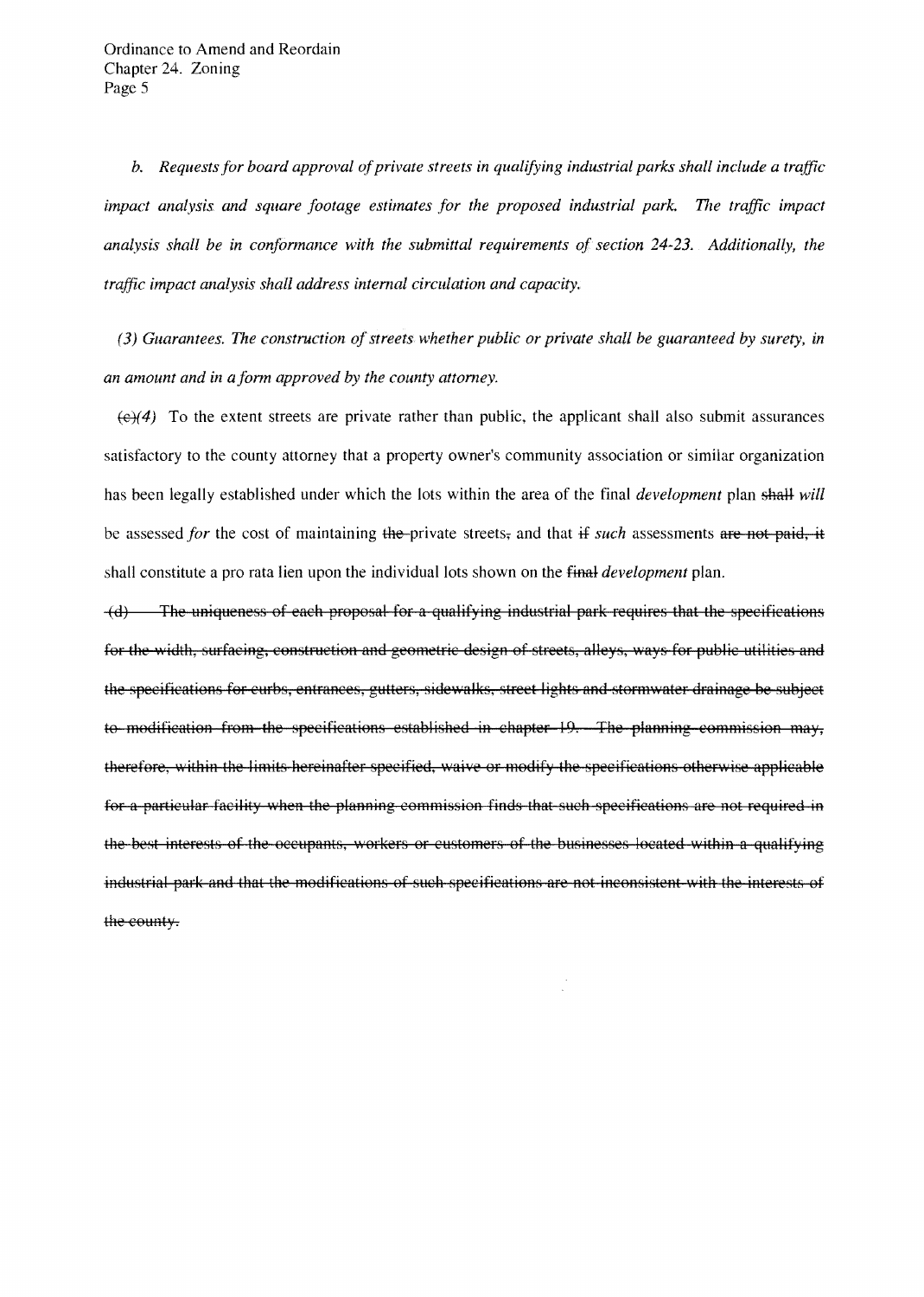#### *(b) Minimum Standards:*

(1) *Private streets shown on the development plan shall meet the construction and geometric requirements of the Virginia Department of Transportation and the Administrative Guidelines for Certifications of Private Street Construction, except as specified in paragraph (2) below.* 

*(2)* If *the uniqueness of a proposal requires that the specifications for the width, surfacing, construction and geometric design of streets, alleys, ways for public utilities, with associated drainage and specifications for curbs and gutters be subject to modification from the specifications established* in *chapter* 19, *the development manager or his designee, within the limits hereinafter specified, may waive or modify the specifications otherwise applicable for a particular private road (or road network) if the specifications are not required in the interests of the residents, occupants. workers, customers of businesses and property owners of the development and that the modifications of such specifications are not inconsistent with the interests of the entire county.* 

It shall be the responsibility of the applicant to demonstrate to the satisfaction of the planning eommission *development manager or his designee* with respect to any requested waiver or modification that:

- $f(A)a$ . The waiver or modification shall result in design and construction that is in accordance with accepted engineering standards;
- $\frac{1}{2}b$ . The waiver or modification is reasonable because of the uniqueness of the qualifying industrial park *development* or because of the large area of the qualifying industrial park *development* within which the *nature and excellence of* design and construction will be coordinated, preplanned and controlled;
- $f(x)$ c. Any waiver or modification pertaining to streets is reasonable with respect to the generation of vehicular traffic that is estimated to occur within the area of the qualifying industrial park *development;*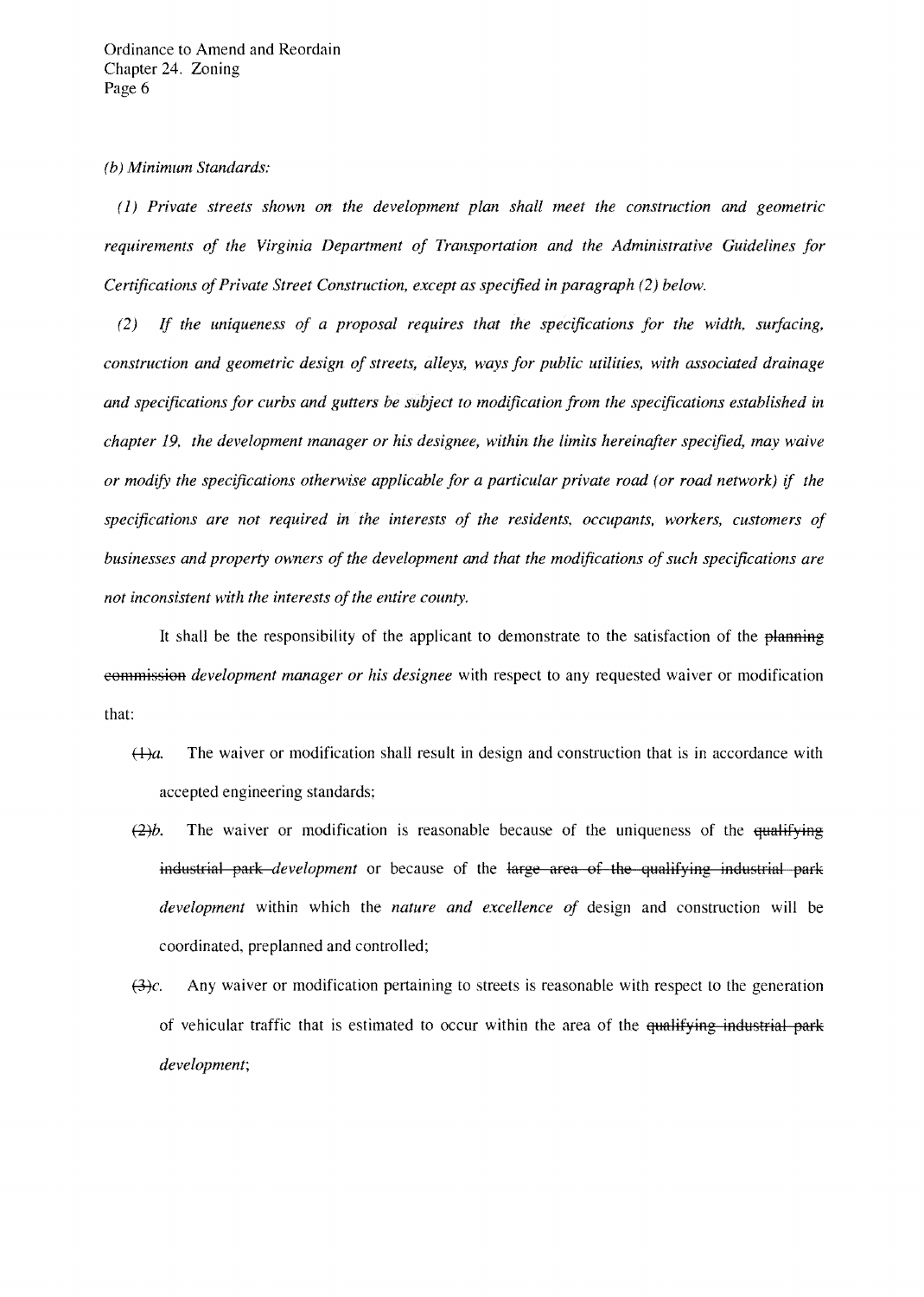- (4) Any waiver or modification pertaining to sidewalks is justified on the basis of anticipated pedestrian traffic or because other provisions are made for pedestrian traffic; and
- f§jd. Traffic lanes of streets are sufficiently wide *enough* to carry the anticipated volume and speed of traffic and in no case shall two lane roadways be less than 20 *ten* feet wide.;*and*
- *e. Waivers or modifications as to base and surface construction of streets and as to the condition of ditches or drainage ways be based upon the soil tests for California Bearing Ratio value and erosion characteristics of the particular subgrade support soils in the area.*

*The applicant may appeal the decision of the development manager or his designee to the development review committee (DRC).* 

### Article IV. Manufactured Home Parks

#### Section 24-181. Streets required.

Each manufactured home lot shall front on a public or private street. All *dedicated public* streets *shown on the development plan* shall meet the design and construction standards *requirements* of the Virginia Department of Transportation's *standards* or the county's subdivision ordinance, whichever is *more stringent* **greater**. *Such public streets shall be coordinated with the major transportation network shown in the Comprehensive Plan.* The construction and maintenance of private streets shall be guaranteed by a surety bond, letter of credit, cash escrow or other form of surety approved by the county attorney and the environmental director. - Public streets shall be part of the Virginia Department of Transportation road system. *Private streets may be permitted per section 24-62.*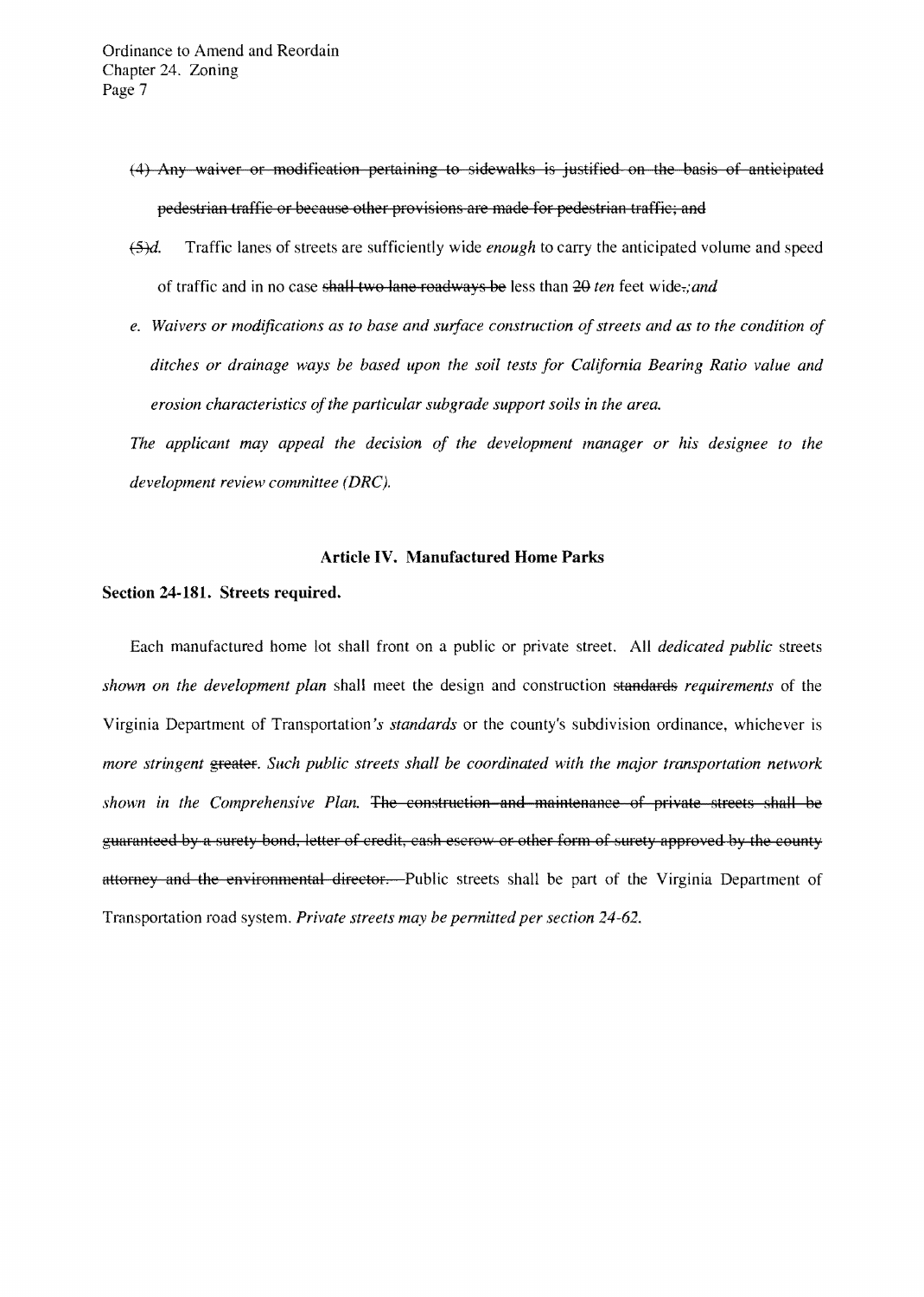Ordinance to Amend and Reordain Chapter 24. Zoning Page 8

#### **Article V. Districts**

#### **Division 5. Residential Planned Community District, R-4**

#### **Section 24-290. Street improvements.**

(a) All dedicated public streets shown on the- $\overline{f}$ *fthal-development* plan shall meet the design and construction requirements of the Virginia Department of Transportation's standards or the county subdivision ordinance, whichever is greater *more stringent.* Such public streets shall be coordinated with the major transportation network shown in the eounty Comprehensive Plan.

(b) Private streets may be permitted *in accordance with the provisions of section 24-62*. then approval of the board of supervisors and shall be coordinated with existing or planned streets of both the master plan and the county Comprehensive Plan. Private streets shown on the final plan shall meet the requirements of the Virginia Department of Transportation, except as specified in paragraph (d) below.

The construction of streets whether public or private shall be guaranteed by appropriate surety, letter of credit, cash escrow or other form of guarantee approved by the county attorney and director of building safety and permits.

(c) To the extent streets are private rather than public, the applicant must also submit assurances satisfactory to the planning commission that a property owner's community association or similar organization has been legally established under which the lots within the area of the final plan will be assessed for the cost of maintaining private streets and that such assessments shall constitute a pro rata lien upon the individual lots shown on the final plan.

(d) The uniqueness of each proposal for a residential planned community requires that the specifications for the width, surfacing, construction and geometric design of streets, alleys, ways for public utilities and the specifications for curbs, gutters, sidewalks, street lights and storm water drainage be subject to modification from the specifications established in Chapter 19. The planning commission may, therefore, within the limits hereinafter specified, waive or modify the specifications otherwise applicable for a particular facility where the planning commission finds that such specifications are not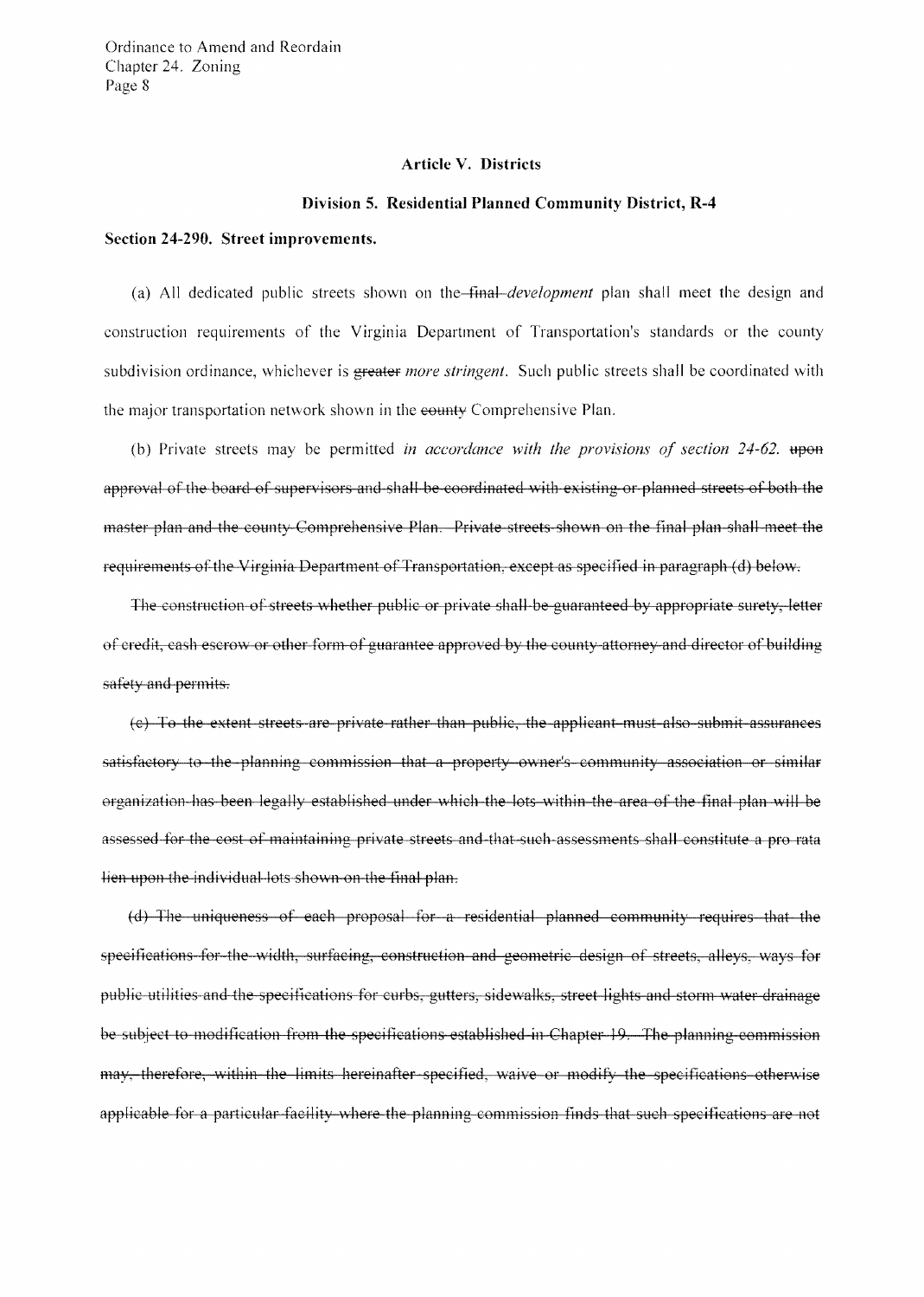required in the interests of the residents of the residential planned community and that the modifications of such specifications are not inconsistent with the interests of the entire county.

It shall be the responsibility of the applicant to demonstrate to the satisfaction of the planning commission with respect to any requested waiver or modification:

- $(1)$  That the waiver or modification will result in design and construction that is in accordance with accepted engineering standards;
- (2) That the waiver or modification is reasonable because of the uniqueness of the residential planned community or because of the large area of the residential planned community within which the nature and excellence of design and construction will be coordinated, preplanned and controlled;
- (3) That any waiver or modification as to streets is reasonable with respect to the generation of vehicular traffic that is estimated will occur within the area of the master plan;
- (4) That any waiver or modification as to sidewalks in "B", "C", "D", or "E" density areas be justified on the basis of anticipated pedestrian traffic or because other provisions are made for pedestrian traffic.
- (5) That traffic lanes of streets are sufficiently wide to carry the anticipated volume and speed of traffic and in no case less than ten feet wide; and
- (6) That waivers or modifications as to base and surface construction of streets and as to the condition of ditches or drainage ways be based upon soil tests for CBR value and erosion characteristics of the particular subgrade support soils in the area.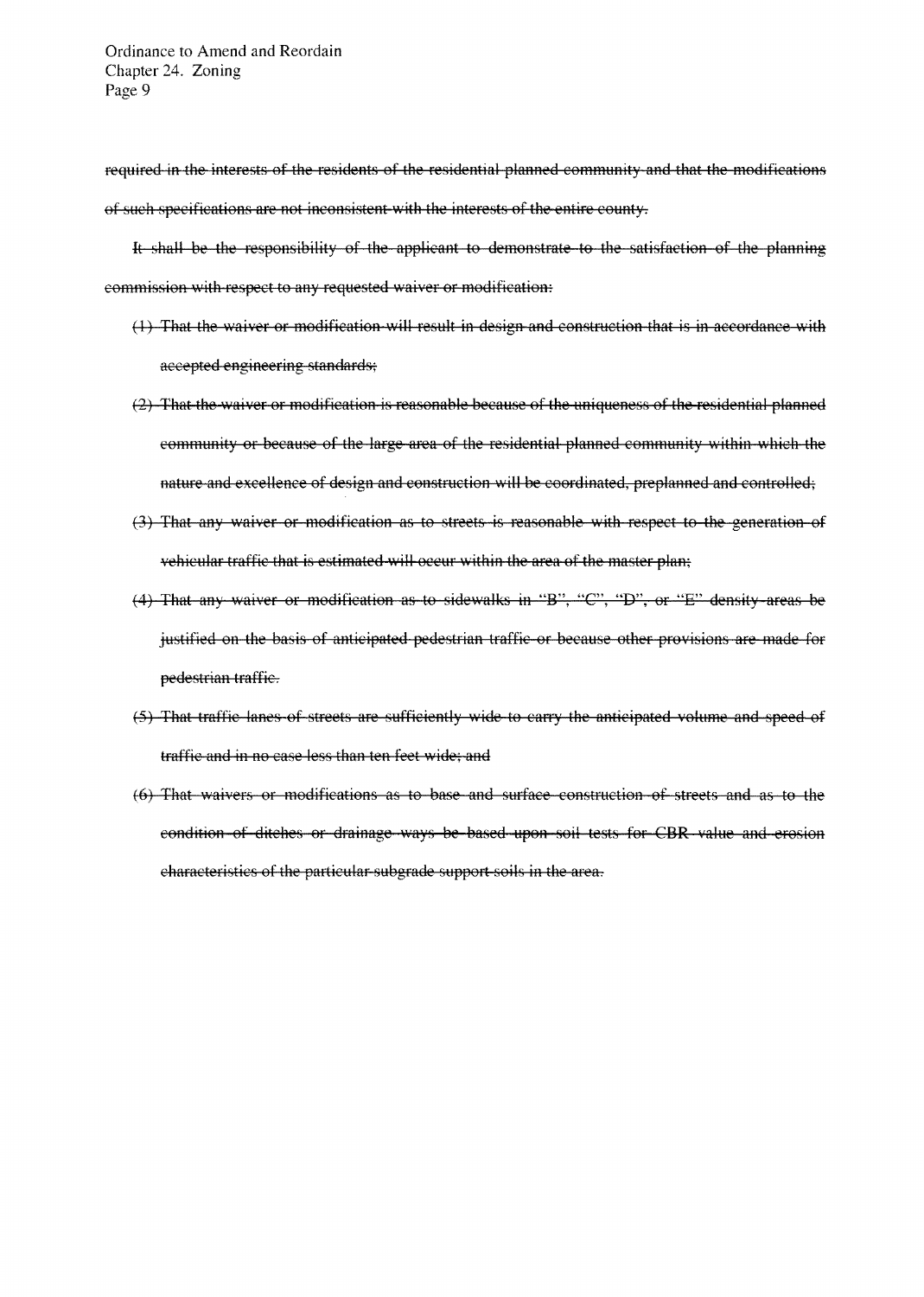Ordinance to Amend and Reordain Chapter 24. Zoning Page 10

#### **Division 6. Multifamily Residential District, R-5**

### **Section 24-314. Requirements for improvements and design.**

*(f) Streets.* All *dedicated public streets shown on the development plan shall meet the design and* construction requirements of the Virginia Department of Transportation's *standards* or the requirements ef-t11€-county subdivision *ordinance,* regulations, whichever is greater *more stringent.* A+l: *Such public*  streets shall be eensistent-*coordinated* with the major thoroughfare plan of *transportation network shown in* the e<del>ounty</del> Comprehensive Plan. *Private streets may be permitted in accordance with the provisions of section* 24-62. The traffic generated by a Multifamily Residential District, R-5, shall not exceed the capacity of adjoining thoroughfares. The daily traffic shall be determined by multiplying the number of proposed dwelling units by the appropriate trip generation rate as listed in the latest edition of a book entitled *Trip Generation* published by the Institute of Transportation Engineers and compared to the existing traffic and road capacity as determined by the highway engineer. The construction of private streets shall-be guaranteed by appropriate surety, letter of credit, cash escrow or other form of guarantee approved by the county attorney and director of building safety and permits.

#### **Division 14. Planned Unit Development Districts**

#### **Section 24-497. Requirements for improvements and design.**

(d) *Street.* All *dedicated public* streets *shown on the development plan* shall meet the *design and construction* requirements of the Virginia Department of Transportation's *standards* or the requirements of the county subdivision *ordinance,* regulations, whichever is greater *more stringent.* Such *public* streets shall be coordinated with the major transportation network shown in the eounty Comprehensive Plan.—The construction of streets, whether public or private, shall be guaranteed by appropriate surety, letter of credit, eash escrow or other form of guarantee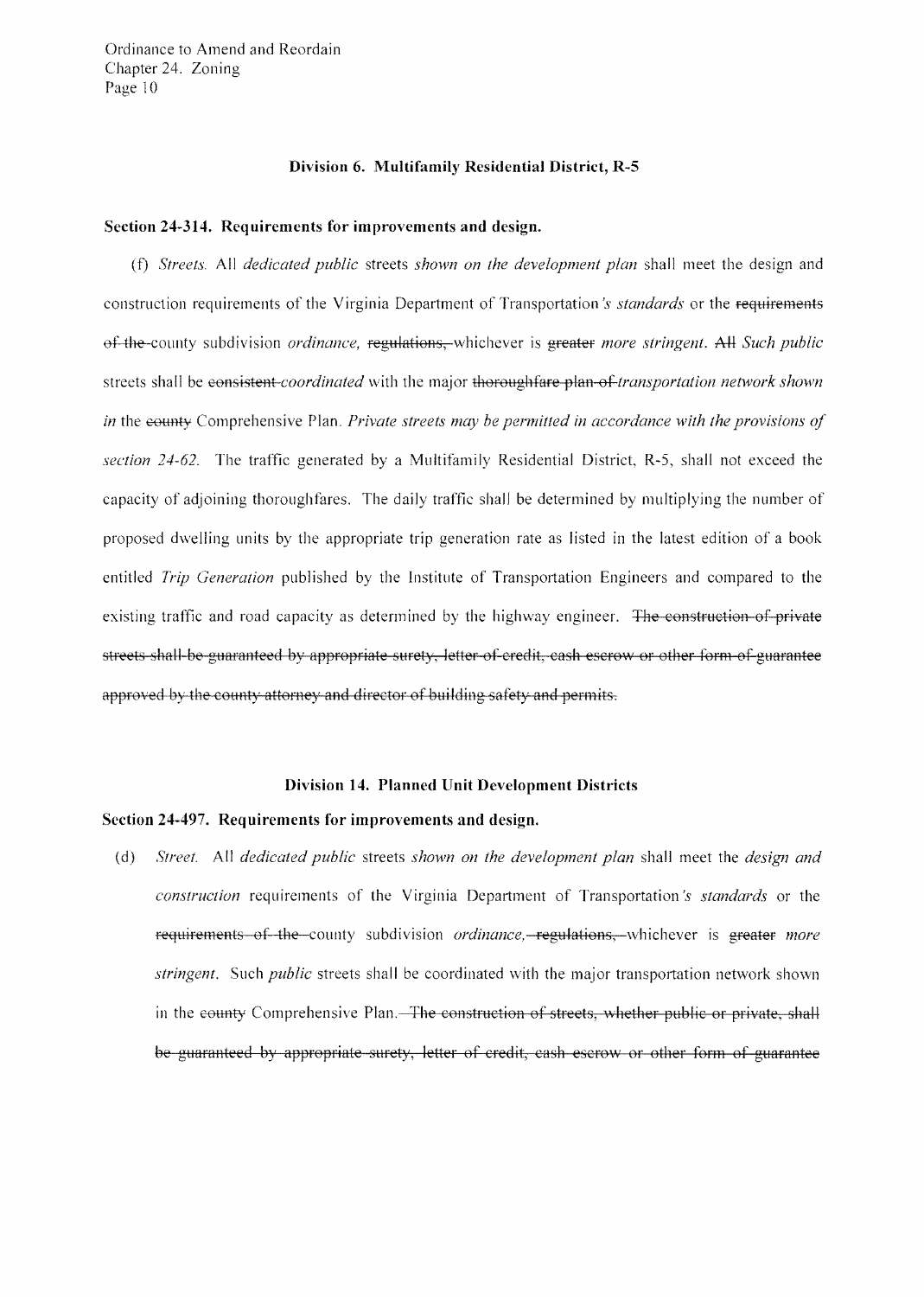approved by the county attorney and environmental director. Private streets may be permitted upon the approval of the board of supervisors *in accordance with the provisions of section* 24-62.

#### Division 15. Mixed Use, MU

#### Section 24-528. Street improvements.

(b) Private streets may be permitted upon the approval of the board of supervisors *in accordance with the provisions of Sec. 24-62. and shall be coordinated with existing or planned streets of both the master* plan and the county Comprehensive Plan. Private streets shown on the development plan shall meet the requirements of the Virginia Department of Transportation, except as specified in paragraph (d) below.

The construction of streets whether public or private shall be guaranteed by appropriate surety, letter of credit, cash escrow or other form of guarantee approved by the county attorney and environmental director.

 $-(e)$  To the extent streets are private rather than public, the applicant must also submit assurances satisfactory to the planning commission that a property owner's community association or similar organization has been legally established under which the lots within the area of the development plan will be assessed for the cost of maintaining private streets and that such assessments shall constitute a prorata lien upon the individual lots shown on the development plan.

 $-$ (d) The uniqueness of each proposal for a mixed use development requires that the specifications for the width, surfacing, construction and geometric design of streets with associated drainage and the specifications for curbs and gutters be subject to modification from the specifications established in chapter 19. The planning commission may, therefore, within the limits hereinafter specified, waive or modify the specifications otherwise applicable for these facilities where the planning commission finds that such specifications are not required in the interests of the residents and property owners of the mixed use development and that the modifications of such specifications are not inconsistent with the interests of the entire county.